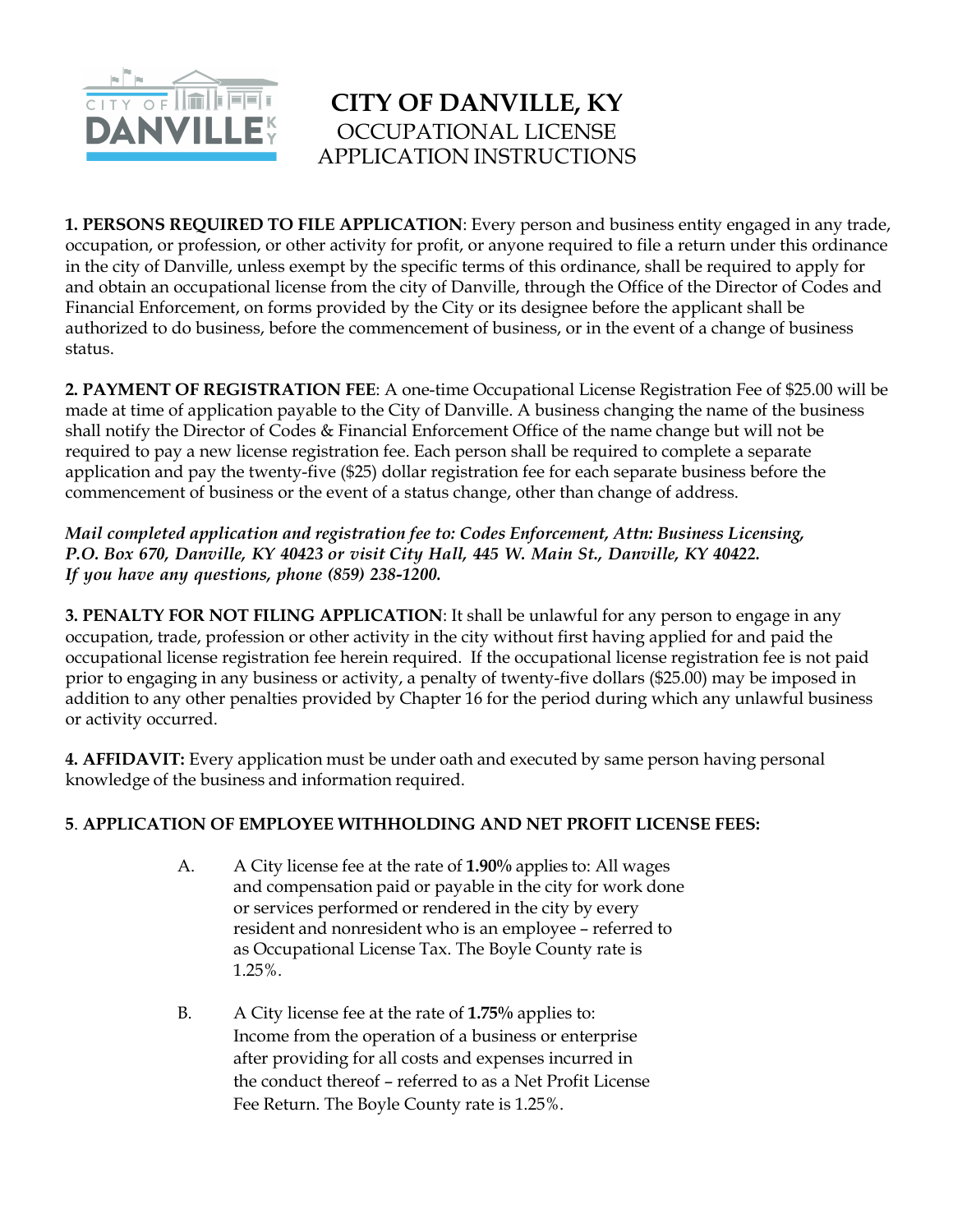\*OFFICE USE ONLY \*Date\_\_\_\_\_\_\_\_\_\_\_ Initial\_\_\_\_\_\_\_

\*Acct#\_\_\_\_\_\_\_\_\_\_\_\_\_\_\_\_\_\_\_



**CITY OF DANVILLE, KY OCCUPATIONAL LICENSE APPLICATION**

445 W. Main St. \* P.O. Box 670 \* Danville, Kentucky 40423 Phone: (859) 238-1200 Fax: (859) 238-1232 https://www.danvilleky.gov/business/business-licenses

*\*\*\*Incomplete Applications will be returned to the applicant. The appropriate registration fee must accompany application.\*\*\**

| 1. Legal Name of Business or Name of Applicant: ________________________________                                                   |                        |                                                                                                                  |
|------------------------------------------------------------------------------------------------------------------------------------|------------------------|------------------------------------------------------------------------------------------------------------------|
|                                                                                                                                    |                        |                                                                                                                  |
|                                                                                                                                    |                        |                                                                                                                  |
|                                                                                                                                    |                        |                                                                                                                  |
|                                                                                                                                    |                        | and the control of the control of the control of the control of the control of the control of the control of the |
|                                                                                                                                    |                        |                                                                                                                  |
|                                                                                                                                    |                        |                                                                                                                  |
|                                                                                                                                    |                        |                                                                                                                  |
|                                                                                                                                    |                        | 9. Date business will begin in Danville: ________________Will you have employees? $\Box$ No $\Box$ Yes           |
| 10. Type of Ownership (check one):                                                                                                 |                        |                                                                                                                  |
| Sole Proprietor/Individual                                                                                                         | LLC/Sole Proprietor    |                                                                                                                  |
| $\Box$ Partnership                                                                                                                 | $\Box$ LLC/Partnership |                                                                                                                  |
| $\Box$ Corporation                                                                                                                 | $\Box$ LLC/Corporation |                                                                                                                  |
| $\Box$ S-Corporation                                                                                                               |                        | $\Box$ Non-Profit *Must attach IRS acknowledgement of status                                                     |
| 11. Name and home address of owner(s), partners, or if a corporation, list of officers and titles:                                 |                        |                                                                                                                  |
|                                                                                                                                    |                        |                                                                                                                  |
|                                                                                                                                    |                        |                                                                                                                  |
|                                                                                                                                    |                        | 13. Accounting period for Federal Return: Calendar Year $\Box$ or Fiscal Year End Date: ______________           |
|                                                                                                                                    |                        |                                                                                                                  |
| 14. Do you file your Federal Income Tax Return under a Parent Company? $\square_{\text{No}}$ $\square_{\text{Yes}}$                |                        |                                                                                                                  |
|                                                                                                                                    |                        | 15. If you are a General Contractor will you use Subcontractors? $\Box$ No $\Box$ Yes *Must complete Form SC     |
| 16. Do you or have you had any other business entities in Boyle County? $\Box$ No $\Box$ Yes<br>If yes, list the name(s): $\angle$ |                        |                                                                                                                  |

*\*PLEASE NOTE: Zoning or other permits may be required before you begin business activity. Contact Planning & Zoning at 859- 238-1235 and the Building Inspector at 859-238-1107 as needed for determination.*

17. Signature of Applicant: \_\_\_\_\_\_\_\_\_\_\_\_\_\_\_\_\_\_\_\_\_\_\_\_\_\_\_\_\_\_\_\_\_\_\_\_\_\_\_\_\_\_\_\_\_\_\_\_\_\_\_\_\_\_\_\_\_\_\_\_\_\_\_\_\_

According to an opinion (OAG 85-1) of the Kentucky Attorney General, the responses that you make to questions 1, 2, 3, and 8 (description of business) are to be provided to anyone upon request, pursuant to Kentucky "Open Records Law".